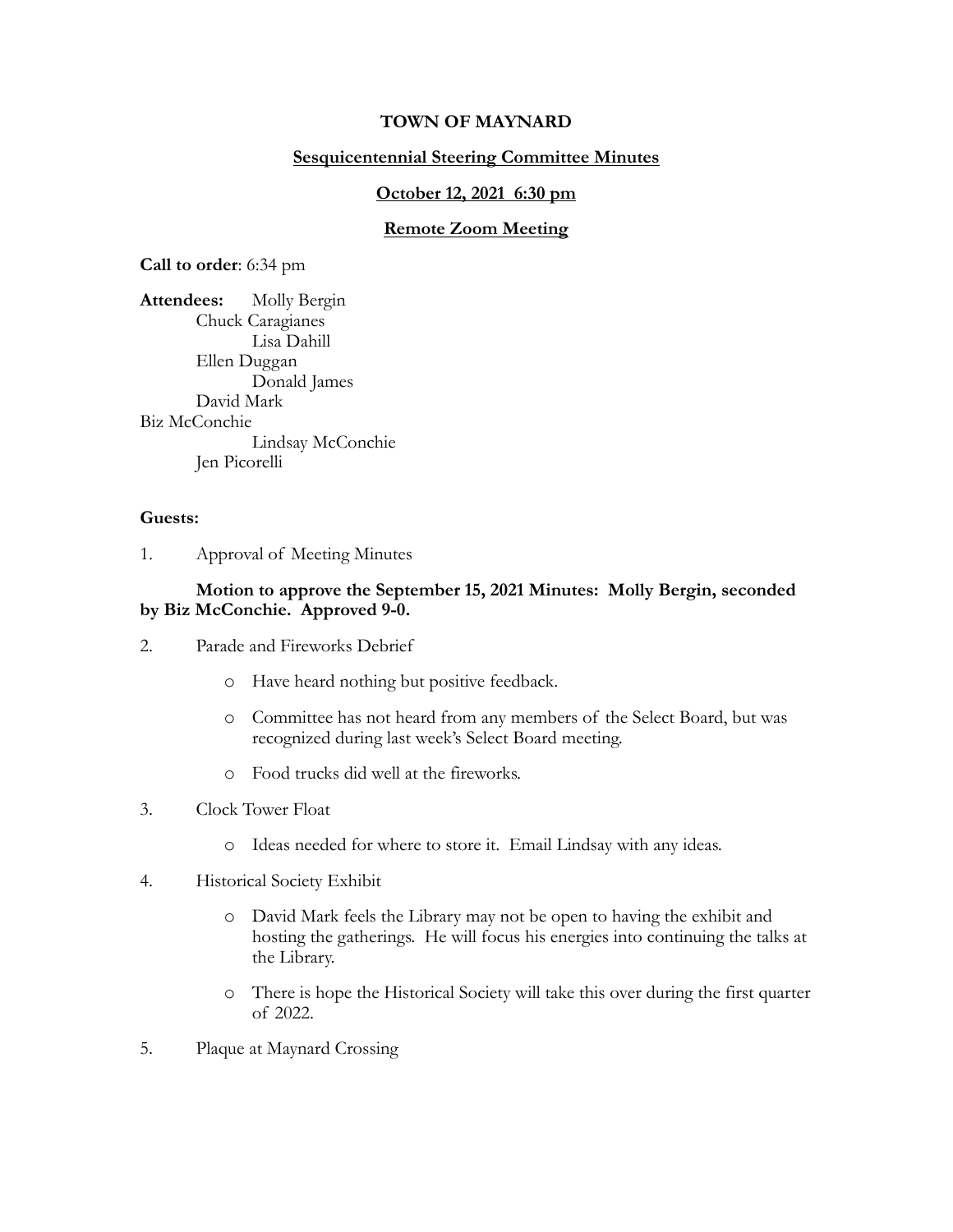- o Ellen has been in touch with the property managers at Maynard Crossing and there is a pedestrian bridge by Market Basket that will be dedicated to the Sesquicentennial celebration.
- 6. Holiday Concert
	- o Scheduled for Sunday, December 19, 2021.
	- o Maynard Community Band will be playing the commissioned piece.
- 7. Time Capsule
	- o Brainstormed ideas of what to put in there:
		- Sesquicentennial branded items (masks, mugs, etc.)
		- Sesquicentennial flag
		- Articles and pictures from the Beacon Villager
		- The two books written about Maynard
		- A copy of the commissioned musical piece
		- Label from Amory's Tomb bottle
		- $\blacksquare$  150<sup>th</sup> Soap
		- Recipes for Erickson's 150<sup>th</sup> ice cream
		- Rope from Founders Day event
		- Police and fire badges and patches
		- Index cards from current students
		- **If** Minutes from our meetings
	- o Email Lindsay with any other ideas.
	- o Need to reach out to Maker's Workshop or someone from Art Space to see if they can carve the new date onto the current Time Capsule.
- 8. Cultural Council Grant
	- o John Ogden reached out to Ellen regarding creating a video of Sesquicentennial Scenes. John was wondering if it were to be completed where it might be shown, and how to get further financial backing.

# **Motion to Adjourn: Molly Bergin, seconded by Lisa Dahill. Approved 9-0.**

# **Next meeting: TBD**